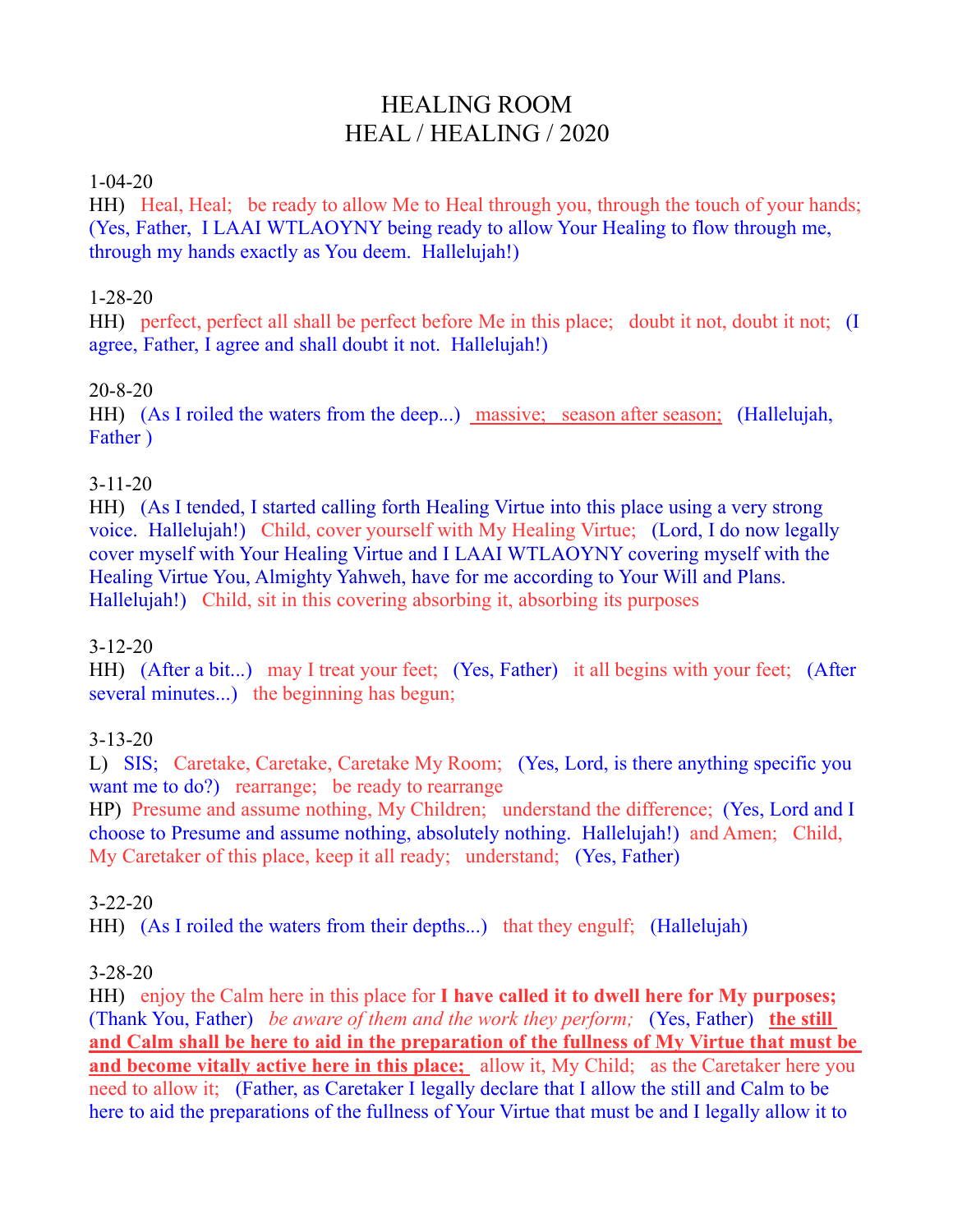become vitally active here in this place. As the Caretaker I LAAI WTLAOYNY this Declaration and all it allows according to Your Will and Plans Almighty Yahweh. Hallelujah!) Amen and Amen; **Child, you may legally expect it now;** absorb, absorb, then you may go; Amen (I then absorbed every word and every purpose of each word. Hallelujah!)

#### 4-02-2020

HH) this room, this place is filled, absolutely filled with Might, the Might of Almighty Yahweh; grasp the meaning behind this knowledge; (Yes, Father, it means the enemy cannot stop You for his defeat has already been written, said and written and spoken to be. Hallelujah!) yes, Child, such insight, such insight, Hallelujah; Yes, I seal it with My spoken Hallelujahs; know that I am rejoicing for you and with you in this knowledge; again, Hallelujah

#### 4-10-20

HP) SIS; (Just before I lifted TPHR, I opened my eyes and realized it seemed as though I was taller as I looked into the Healing Room...) you just had a growth spurt in your spiritual being, Child; lift with purity of purpose; (did – TPHR) SIS; keep tending to My business, Child; I know there is much but it is not too much; wane not; (I agree, Lord.) HH) (As I entered....) Great Awakening; (Praise You, Father, Praise You, Praise You.) thank you, Child; Child, remember My Righteous Hand is upon you; (Yes, Father, You bless me so.) vSIS; My Purposes are many; you know this, Child; (Yes, Father, I do) legally allow all My Purposes for this place, this whole property; understand; (Yes, Father, and I legally allow all the Purposes, You Almighty Yahweh have for this place, this whole property. I LAAI WTLAOYNY this legal allowance. Hallelujah! Hallelujah!) Yes, Yes, and Amen; it now stands as I Will and Plan, Child; absorb this day before you go; see to it

#### 4-20-20

HH) Child, this is a day of infilling; allow Me to infill all I desire to this day; allow Me to infill you this very moment; (Father, I legally allow You t infill me according to Your will and plans at this very moment. I LAAI WTLAOYNY this legal infilling. Hallelujah!) yes, Child, Hallelujah and Amen; relax and receive; (did) Healing Virtue; (over and over) (After a bit) (Father, I legally receive all the Healing Virtue You have for me at this time, I LAAI WTLAOYNY the legal receiving of Healing Virtue. Hallelujah!) Amen, Child

#### 5-03-20

HH) (I found myself calling forth the Healing Waters from Almighty Yahweh. I called them forth and adjured them to increase in mass, potency, power, might, strength, and healing virtue just as Almighty Yahweh says to and for them to come forth roiling. This coming forth of the Healing Waters thusly I LAAI WTLAOYNY. Hallelujah!) ( thanked, roiled, drank, tended Praise, Healing, and Hope, w&b, gave homage, and stirred the coals)

#### 5-27-20

HH) (As I was thanking Him for the healing waters and the Healing Room, I found myself calling for the plans for this place, so I then legally called them forth and for them to be in His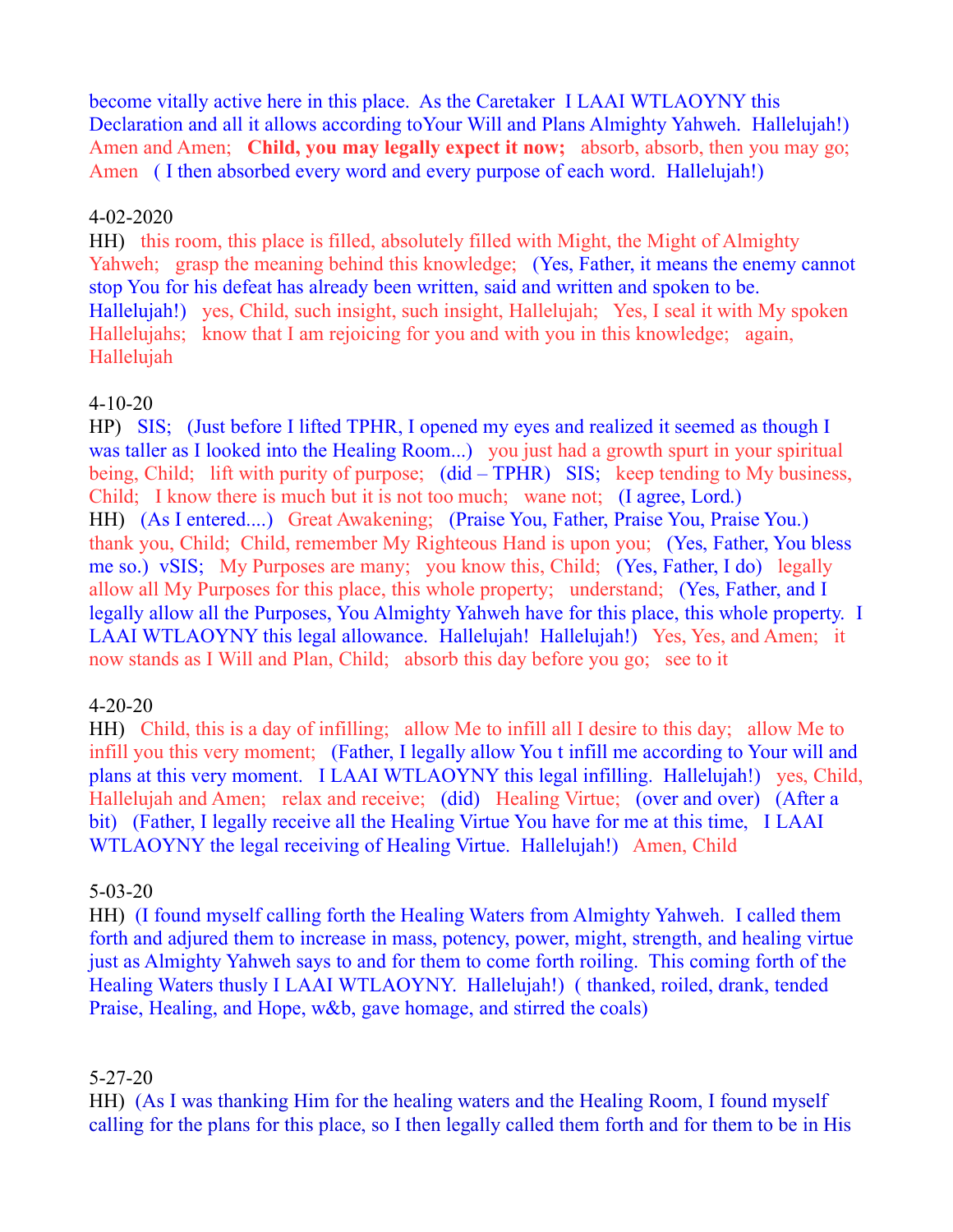timing. Hallelujah!) Amen, Child; Conjoin with Me; Core, I ask you to be ready to Conjoin with Me in new ways to you; judge not nor deny then not; I will be taking you to yet higher levels; be not afraid and refuse to let doubt have any point of entrance; understand; now ready yourselves; ready your minds, souls, spirits and your hearts, Core; understand; (Yes, Lord, but I do ask for specific guidance in doing so.) of course, I shall but for now concentrate on being ready; (Yes, Father) good; absorb and then you may go (As I was absorbing His words, I adjured the words to fulfill the purposes Almighty Yahweh had for them to fulfill; Hallelujah!) (I absorbed these also.)

### 6-07-20

HH) (As I started to thank Him for the Healing Waters, they suddenly came gushing from the whole brick fireplace and tongues came forth from me. Hallelujah!) Child, Child, sense My Hand for My Mighty Hand is at work in this Place; (Hallelujah, Father) Child, take it all in; allow all I have said this day to enter your beings, understand; (Yes, Father, and I do choose to legally allow all You have said this day to enter my beings and I gladly LAAI WTLAOYNY every word You said. Hallelujah, Hallelujah!) Amen and Amen

### 6-24-20

HH) Child, many, many miracles you shall see; right before your eyes they shall happen; keep all your senses alert and attuned to Me; you and Kyle must, must be prepared to do this; you must not get caught up in the miracles you see and miss what else I am doing and what I have for you to do; think, think, think on these and have yourselves prepared to complete works each and every time without fail; understand; (Yes, Father, I believe we both do and we both trust you to guide us in it all. Hallelujah and Amen!) certainly, and I also add Amen

# 6-25-20

HH) Child, prepare to take charge; yes, you are to take charge of the myriad of things to see about as the influx will soon be starting; be determined to fret not, nor to worry; always, always be aware that I am with you; take great, great comfort in this fact;

#### 7-02-20

HH) Child, prepare for you shall soon dispense from this Seat of Authority; I have many legal words for you to dispense from this seat; be not amazed at any of them; look beyond, see My purposes, see My timing; learn from them and teach others; understand

#### 7-08-20

HH) Child, come, come, come and stand; much hinges upon what happens from this Seat of Authority; worry not, Child, for I have placed you here and have provided this Seat; stay obedient to Me in all matters; keep "listening" to Me and the words I give you; (Yes, Father, and I choose to be patient as You say. Hallelujah!)

# 7-09-20

HH) (As I was thanking Almighty Yahweh for the Healing Waters, I found myself saying to them, *"Come fill this place with your healing virtue."*) More Glad Tidings; receive of them and their blessings I have for you this day; (Father, I gladly legally receive the Glad Tidings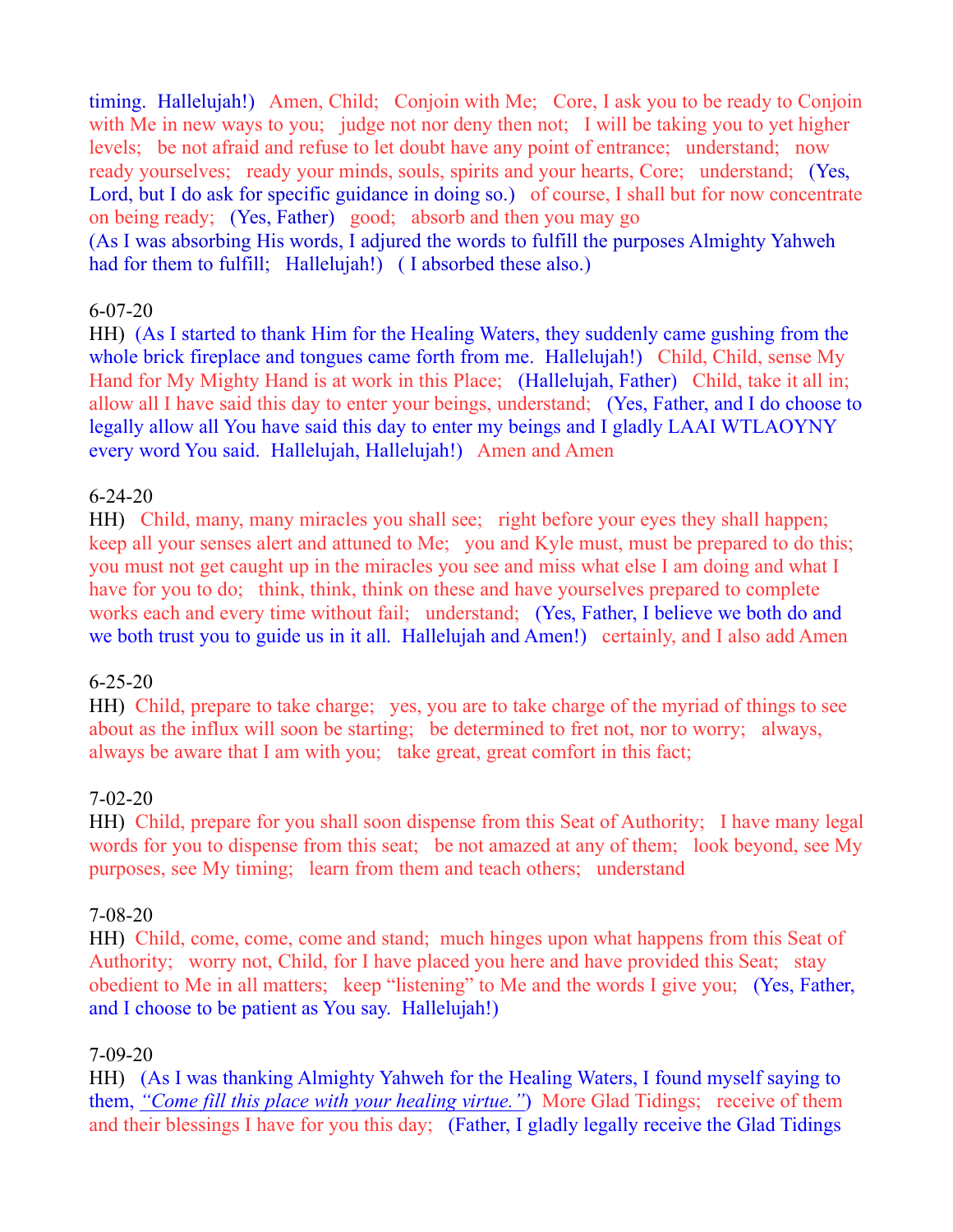### and the blessings You have for me from them and I thank You for them and this I LAAI WTLAOYNY. Hallelujah!)

# 7-10-20

HH) this sanctuary, yes, this sanctuary I have provided for you; see it as so, Child; it shall be a sanctuary for many of thousands who will receive from My provisions there; see it, Child, see it, see it as so, believe it so it may come about exactly as I have planned and provided; understand; you and Kyle must, must, see, understand and fully believe it; (I totally agree, Father and I do see it and believe it all and I LAAI WTLAOYNY all You have said. Hallelujah!) good, it is good;

# 7-11-20

HH) (As I started to drink of the waters, for some reason I said, "I drink from the expanse.") appreciated, Child, your homage is appreciated; Amen; (Thank You, Father) remember, remember, I am with you and I adjure you, Child, to stay close, close close to Me; (Yes, Father, I do choose to stay as close as I can to You. Hallelujah!)

# 7-12-20

HH) prepare to receive; there is much I am imparting to you, Child, and to this place; accept all I have for you, legally accept; (Father, I do legally accept all You desire to impart to me and to this place and I LAAI WTLAOYNY. Hallelujah!) so be it; now expect, expect, expect, expect, expect, expect, and expect, once again expect (Thank You, Father)

# 7-26-20

HH) this Seat, this Seat, *this Seat of Authority shall not be resisted;* **Child, as I work through you from this Seat nothing nor no one will be able to resist My truth, My edicts that shall flow from it;** *I have spoken thusly from My Throne, therefore, these words are established and cannot be resisted;* (I agree, Father.) good, now grasp them each and absorb them into your beings, Child

# 8-01-20

HH) Child, this Seat of Authority is ready; it is full of My purposes for you and the work, the blessings, and the knowledge that is to come from it; understand; (Yes, Father) Child, all you need do is to allow it and it shall be activated; (Father, I legally allow the work, the blessings, and the knowledge that will come forth from this legal Seat of Authority according to Your Will, Plans, and Timing and all this I LAAI WTLAOYNY. Hallelujah!) yes, yes, Child, Hallelujah and Amen!

# 8-14-20

HH) healing is on its way, healing is on its way; watch for it with eyes wide open; (Yes, Father, thank You, thank You that healing is on its way.) Hallelujah, Hallelujah a hundred fold;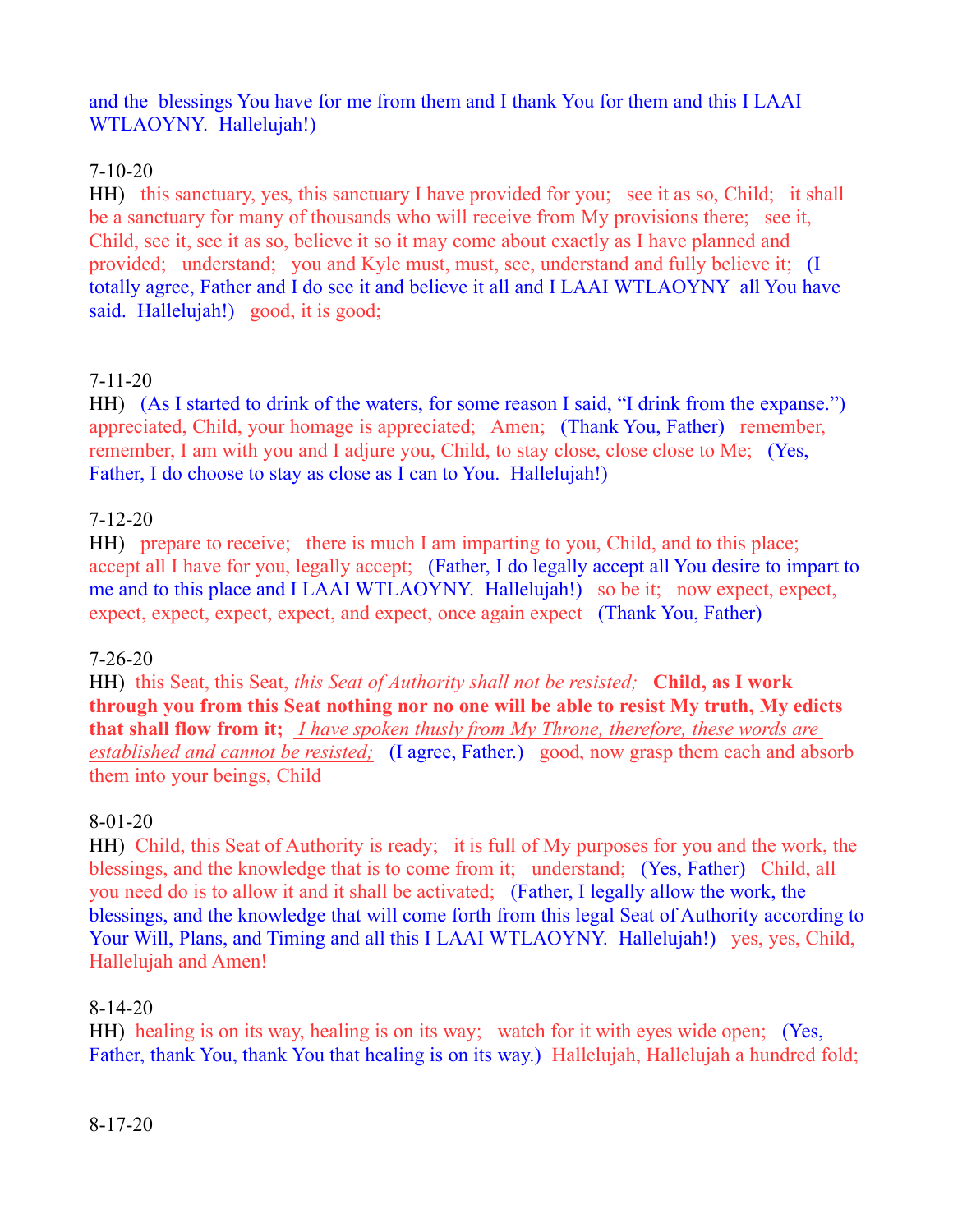L) Dip; Dip into My Healing Waters when I say; assume not; listen, listen for My Timing; understand; (Yes, Lord, I do.) patiently wait for My Timing

# 9-03-20

HH) Child, as the influx of people comes, so will an influx of My angels shall come to aid; understand; (Yes, Father, and I thank You so much for this. Hallelujah!) now, you must expect, watch and expect;

### 9-10-20

HH) vSIS; beware, beware for the enemy lurks looking, seeking openings; be ready to expunge all evil from this My Healing Room and this house and property; follow My lead when I give it to you, Child; for now be aware and follow My lead; understand; (Yes, Father, and I agree to do as You lead.) good, good; the Core Unit will aid; inform them of this My Will then allow My Will; understand (Yes, Father) good 9-22-20

HH) Child, fret not, but allow Me to lead in the care and restoration to this room, this house, this property; (Father, I gladly legally allow You to lead in the care and restoration to this room, this house, and this property according to Your Will, Your Plans, and Your Timing. This I LAAI WTLAOYNY. Hallelujah!) good, now follow My lead, only My lead; understand; (Yes, Father, I do.) you must trust My choices; (Yes, Father, I do, please help me to recognize each of them. Hallelujah!) good point, done

### 10 -18-20

HH) enter now; As I was thanking Almighty Yahweh for the Healing Waters...) Declare they are on schedule; (I legally Declare the healing Waters are on the schedule Almighty Yahweh has for them. This Declaration I LAAI WTLAOYNY. Halleluyah!) Halleluyah. Halleluyah. Halleluyah, We agree;

#### 11-10-20

HH) Child, expect My guidance in getting your house renovations completed;

#### 11-11-20

HH) vSIS; prolong not My desires for this place; Child, push to complete the work, all the work; (Yes, Father, and I ask for Your guidance in it all. I also ask for the exact angels You know I need in all situations.) expect them and allow them to work as they know how; (Almighty Yahweh, I legally allow the angels You assign to aid me in completing the work in this place to work as they know how. This I LAAI WTLAOYNY. Halleluyah!) yes, Child, you now have a legal right to expect this help;

#### 12-11-20

HH) vSIS; Hallowed is this time in this place, Child; take it all in, **breathe it in;** this place shall be holy and protected, this place shall be holy and protected, this place shall be holy and protected; Amen; Child, start the gathering of My Holiness then absorb; Halleluyah (I did by breathing it in.) 12-21-20